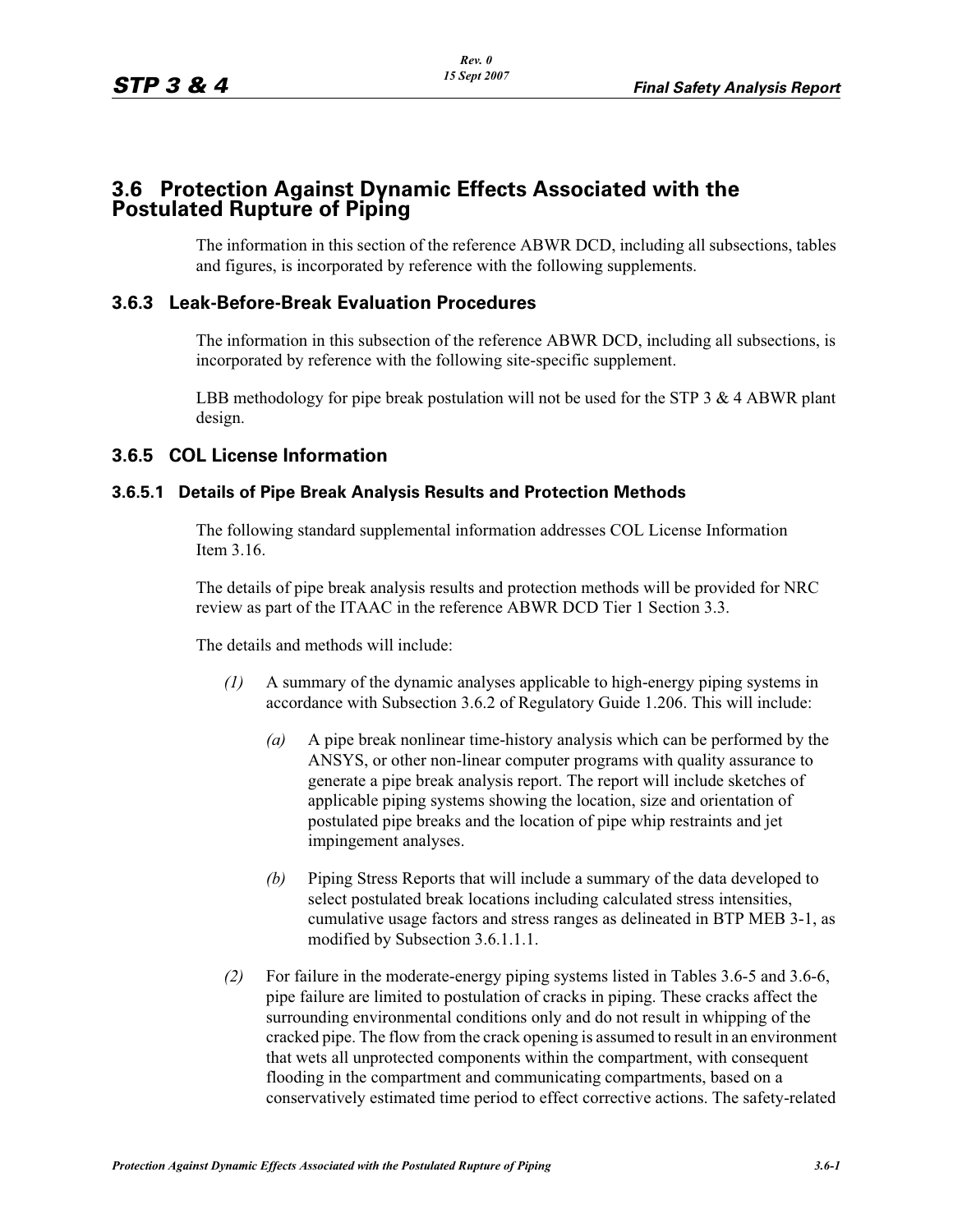systems are protected from the resulting jets, flooding and other adverse environmental effects by equipment shields, physical separation of piping, equipment, and instrumentation.

- *(3)* By means of the design features such as separation, barriers, and pipe whip restraints, adequate protection will be provided against the effects of pipe break events for each of the systems listed in Tables 3.6-1 and 3.6-2 to an extent that their ability to shut down the plant safely or mitigate the consequences of the postulated pipe failure would not be impaired.
- *(4)* The main steam isolation valves (MSIVs) will be designed for the effects of a line break. The details of how the MSIV valves functional capabilities are protected against the effects of these postulated pipe failures will be provided in a pipe break analysis report*.*
- *(5)* The plant arrangement will provide physical separation to the extent practicable to maintain the independence of redundant essential systems (including their auxiliaries) in order to prevent the loss of safety function due to any single pipe break event. Physical separation between redundant essential systems with their related auxiliary supporting features, therefore, is the basic protective measure incorporated in the design to protect against the dynamic effects of a pipe break.anywhere in high energy piping*.*
- *(6)* The feedwater line check and feedwater isolation valves will be designed for the effects of a line break. The details of how the feedwater line check and feedwater isolation valves functional capabilities are protected against the effects of these postulated pipe failures will be provided in a pipe break analysis report.
- *(7)* An inspection of the as-built high-energy pipe break mitigation features will be performed. The as-built inspection will confirm that systems, structures and components, that are required to be functional during and following an SSE, are protected against the dynamic effects associated with high-energy pipe breaks. For pipe whip restraints and jet shields, the location, orientation, size and clearances to allow for thermal expansion will be inspected.
- *(8)* High-energy line separation analysis (HELSA) per the requirements of Subsection 3.6.1.3.2.2 will be performed to determine which high-energy lines meet the spatial separation requirements and which lines require further protection.

#### **3.6.5.2 Leak-Before-Break Analysis Report**

The following site-specific supplemental information addresses COL License Information Item 3.17.

LBB methodology for pipe break postulation will not be used for the STP  $3 \& 4$  ABWR plant design.